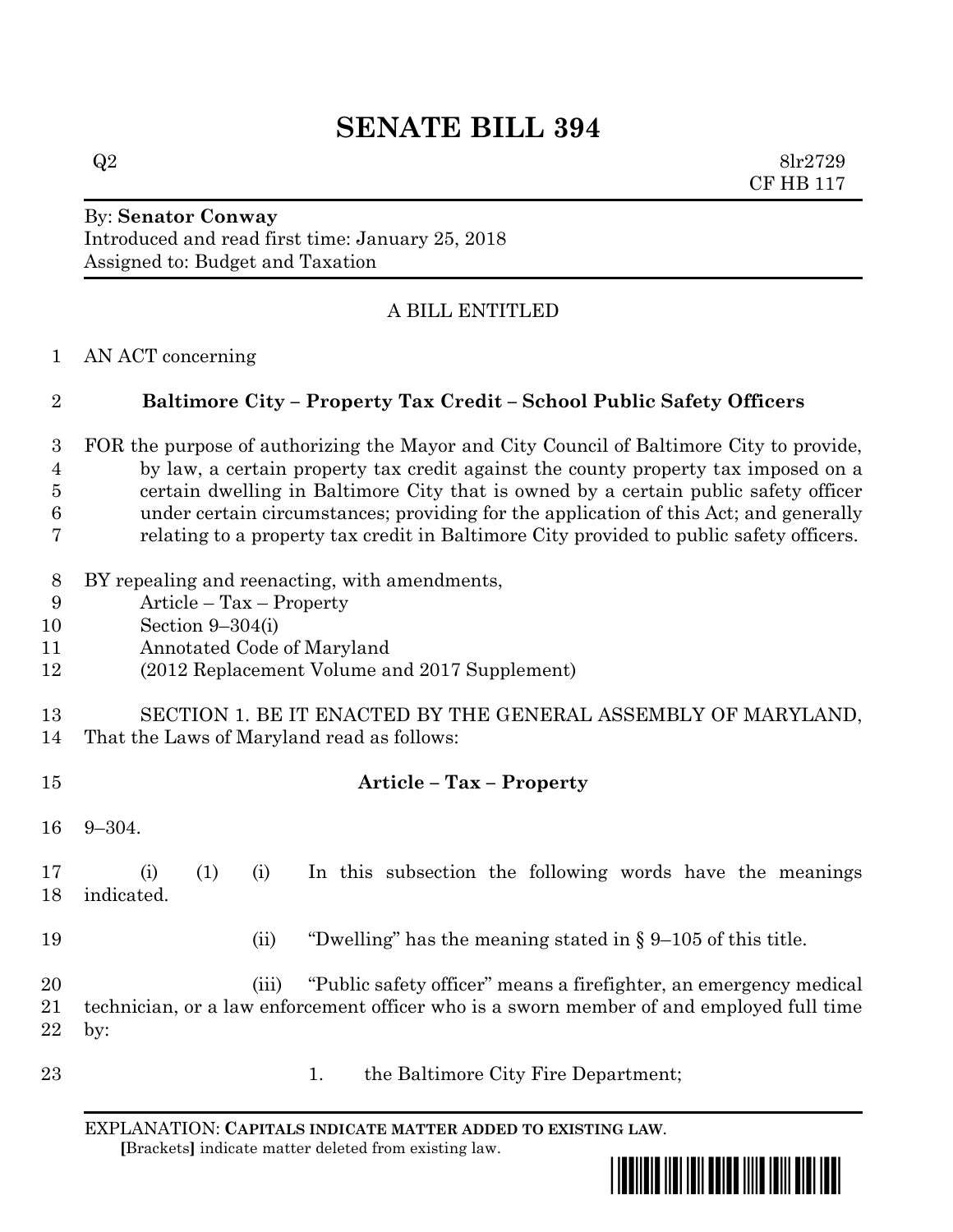## **SENATE BILL 394**

| $\mathbf 1$                         |                                                                                                                                                                                                                                                                                                                                                                   |       | 2. | the Baltimore City Police Department; [or]                                                                                     |
|-------------------------------------|-------------------------------------------------------------------------------------------------------------------------------------------------------------------------------------------------------------------------------------------------------------------------------------------------------------------------------------------------------------------|-------|----|--------------------------------------------------------------------------------------------------------------------------------|
| $\overline{2}$                      |                                                                                                                                                                                                                                                                                                                                                                   |       | 3. | the Baltimore City Sheriff's Office; OR                                                                                        |
| $\boldsymbol{3}$                    |                                                                                                                                                                                                                                                                                                                                                                   |       | 4. | THE BALTIMORE CITY PUBLIC SCHOOL SYSTEM.                                                                                       |
| $\overline{4}$<br>$\bf 5$<br>6<br>7 | The Mayor and City Council of Baltimore City may grant, by law, a<br>(2)<br>property tax credit under this subsection against the county property tax imposed on a<br>dwelling located in Baltimore City that is owned by a public safety officer if the public safety<br>officer is otherwise eligible for the credit authorized under $\S 9-105$ of this title. |       |    |                                                                                                                                |
| 8                                   | (3)                                                                                                                                                                                                                                                                                                                                                               |       |    | In any taxable year, the credit under this subsection:                                                                         |
| 9                                   |                                                                                                                                                                                                                                                                                                                                                                   | (i)   |    | may not exceed \$2,500 per dwelling; and                                                                                       |
| 10<br>11                            | dwelling.                                                                                                                                                                                                                                                                                                                                                         | (ii)  |    | may not exceed the amount of property tax imposed on the                                                                       |
| 12<br>13<br>14<br>15                | Except as provided in subparagraph (ii) of this paragraph, in any<br>(4)<br>(i)<br>taxable year in which a public safety officer receives a credit under this subsection, the<br>public safety officer may not receive any other property tax credit provided by Baltimore<br>City.                                                                               |       |    |                                                                                                                                |
| 16<br>17                            | officer may receive:                                                                                                                                                                                                                                                                                                                                              | (ii)  |    | In addition to the credit under this subsection, a public safety                                                               |
| 18<br>19                            | this title; and                                                                                                                                                                                                                                                                                                                                                   |       | 1. | the local portion of the credit authorized under $\S 9-105$ of                                                                 |
| 20                                  |                                                                                                                                                                                                                                                                                                                                                                   |       | 2. | the credit authorized under $\S 9-221$ of this title.                                                                          |
| 21                                  | (5)                                                                                                                                                                                                                                                                                                                                                               |       |    | The Mayor and City Council of Baltimore City may establish, by law:                                                            |
| 22<br>$23\,$                        | application of the credit under this subsection;                                                                                                                                                                                                                                                                                                                  | (i)   |    | subject to paragraph (3) of this subsection, the amount and                                                                    |
| 24                                  |                                                                                                                                                                                                                                                                                                                                                                   | (ii)  |    | the duration of the credit;                                                                                                    |
| $25\,$<br>$26\,$                    | qualify for the credit;                                                                                                                                                                                                                                                                                                                                           | (iii) |    | additional eligibility requirements for public safety officers to                                                              |
| $27\,$<br>28                        |                                                                                                                                                                                                                                                                                                                                                                   | (iv)  |    | regulations and procedures for the application and uniform<br>processing of requests for the credit under this subsection; and |
| 29                                  |                                                                                                                                                                                                                                                                                                                                                                   | (v)   |    | any other provisions necessary to carry out this subsection.                                                                   |